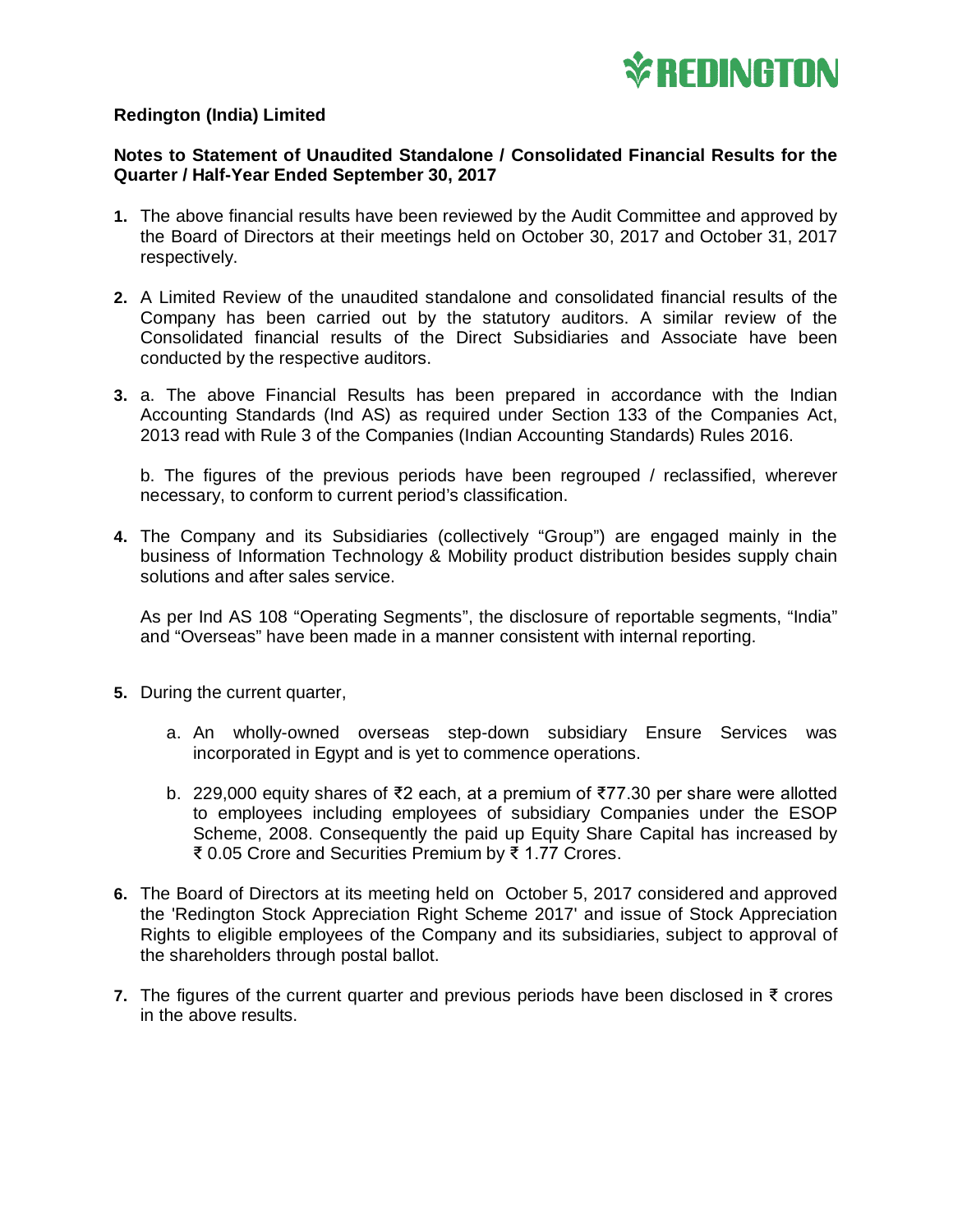

**8.** Pursuant to the Order of National Company Law Tribunal, Chennai Bench, Cadensworth (India) Limited, an erstwhile wholly-owned Subsidiary, was merged with the Company with an Appointed Date of April 1, 2016. The Order has been made effective on July 26, 2017, upon complying with all the relevant requirements under the Companies Act, 2013. Accordingly, the impact of the merger has been given effect to in the above Standalone results. Consequently the figures for all the corresponding previous periods have been restated in the above Standalone financial results and the Reconciliation to the figures reported in earlier periods is given below:

|                                                                               |                                                |                                      | ₹ in Crores                 |  |  |
|-------------------------------------------------------------------------------|------------------------------------------------|--------------------------------------|-----------------------------|--|--|
|                                                                               | <b>Standalone</b>                              |                                      |                             |  |  |
| <b>Particulars</b>                                                            | <b>Half-Year Ended</b><br><b>Quarter Ended</b> |                                      | <b>Year Ended</b>           |  |  |
|                                                                               | September 30,<br>2016<br>(Unaudited)           | September 30,<br>2016<br>(Unaudited) | March 31, 2017<br>(Audited) |  |  |
| <b>Profit After Tax reported</b><br>in the earlier periods                    | 60.68                                          | 103.33                               | 201.69                      |  |  |
| Add: Profit on account of<br>Merger of Cadensworth<br>(India) Limited (Net of |                                                |                                      |                             |  |  |
| Intra-group transactions)                                                     | 0.15                                           | 2.08                                 | 6.66                        |  |  |
| <b>Profit After Tax as per</b><br>the above results                           | 60.83                                          | 105.41                               | 208.35                      |  |  |
| <b>Particulars</b>                                                            | As at                                          |                                      |                             |  |  |
| <b>Other Equity reported in</b><br>the earlier period                         |                                                | -                                    | 1,466.30                    |  |  |
| Add: Effect on account of<br>Merger of Cadensworth<br>(India) Limited         |                                                |                                      | 63.43                       |  |  |
| Other Equity as per the<br>above results                                      |                                                |                                      | 1,529.73                    |  |  |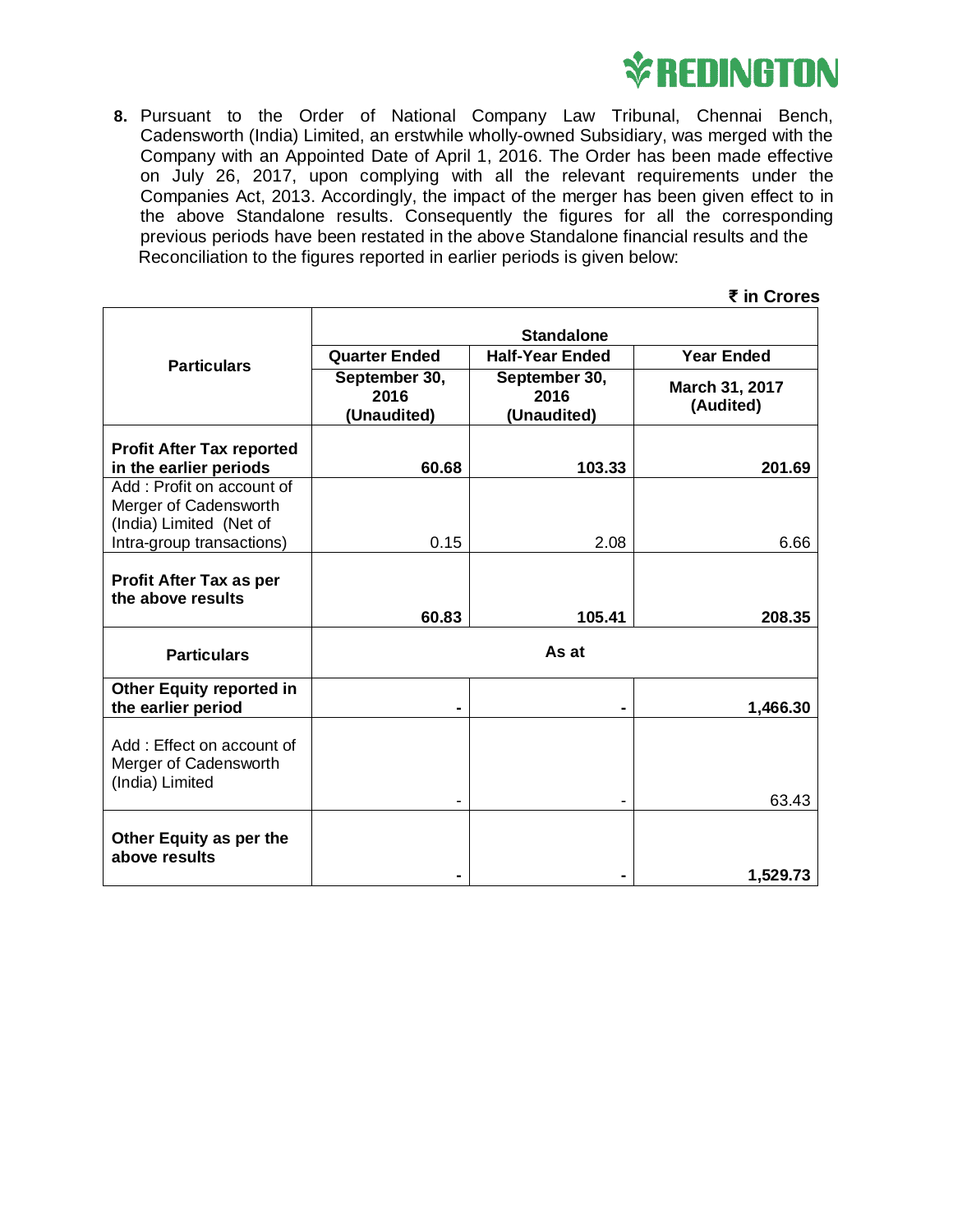

## **9. Statement of Assets and Liabilities:-**

| ₹ in Crores)                                                 |                                   |                   |                    |                    |  |  |
|--------------------------------------------------------------|-----------------------------------|-------------------|--------------------|--------------------|--|--|
|                                                              | Consolidated<br><b>Standalone</b> |                   |                    |                    |  |  |
|                                                              | As at                             | As at             |                    | As at<br>As at     |  |  |
| <b>Particulars</b>                                           | September 30, 2017                | March 31, 2017    | September 30, 2017 | March 31, 2017     |  |  |
|                                                              | <b>Unaudited</b>                  | <b>Audited</b>    | <b>Unaudited</b>   | Audited            |  |  |
| <b>ASSETS</b>                                                |                                   |                   |                    |                    |  |  |
| <b>Non-Current Assets</b>                                    |                                   |                   |                    |                    |  |  |
| Property, Plant and Equipment                                | 94.18                             | 97.03             | 191.19             | 195.98             |  |  |
| Capital Work-in Progress                                     | 0.53                              | 0.50              | 0.53               | 0.50               |  |  |
| Other Intangible Assets                                      | 0.62                              | 0.24              | 263.69             | 258.88             |  |  |
| Goodwill on Consolidation / Acquisition                      |                                   |                   | 21.30              | 21.16              |  |  |
| <b>Other Financial Assets</b>                                |                                   |                   |                    |                    |  |  |
| Security Deposits                                            | 2.98                              | 1.52              | 20.00              | 18.13              |  |  |
| Non current investments                                      | 602.72                            | 602.72            | ÷,                 |                    |  |  |
| Income Taxes (Net)                                           | 35.44                             | 54.24             | 38.89              | 58.14              |  |  |
| Deferred Tax Assets (Net)                                    | 9.77                              | 8.21              | 17.87              | 14.33              |  |  |
| Other Non-Current Assets                                     | 29.29                             | 29.40             | 37.24              | 29.74              |  |  |
|                                                              |                                   |                   |                    |                    |  |  |
| <b>Total Non-Current Assets</b>                              | 775.53                            | 793.86            | 590.71             | 596.86             |  |  |
|                                                              |                                   |                   |                    |                    |  |  |
| <b>Current Assets</b>                                        |                                   |                   |                    |                    |  |  |
| Inventories                                                  | 1.183.22                          | 1.565.92          | 2,810.27           | 3,374.56           |  |  |
| <b>Financial assets</b><br>Investments                       |                                   |                   |                    |                    |  |  |
|                                                              |                                   |                   | 2.00<br>5,318.71   | 4.77               |  |  |
| Trade Receivables                                            | 2,220.88<br>188.92                | 1,979.83<br>71.07 | 644.17             | 5,087.25<br>613.65 |  |  |
| Cash and Cash Equivalents<br><b>Other Bank Balances</b>      | 0.16                              | 5.65              | 226.33             | 107.56             |  |  |
| Loans                                                        | 41.90                             | 43.90             | 29.90              | 36.40              |  |  |
| <b>Other Financial Assets</b>                                | 12.47                             | 5.63              | 76.79              | 46.08              |  |  |
| <b>Other Current Assets</b>                                  | 160.30                            | 48.61             | 273.94             | 181.06             |  |  |
|                                                              |                                   |                   |                    |                    |  |  |
| <b>Total Current Assets</b>                                  | 3,807.85                          | 3,720.61          | 9,382.11           | 9,451.33           |  |  |
| Assets Classified as Held for Sale                           | 18.51                             | 18.51             | 18.51              | 18.51              |  |  |
| <b>Total Assets</b>                                          | 4,601.89                          | 4,532.98          | 9,991.33           | 10,066.70          |  |  |
|                                                              |                                   |                   |                    |                    |  |  |
| <b>EQUITY AND LIABILITIES</b>                                |                                   |                   |                    |                    |  |  |
|                                                              |                                   |                   |                    |                    |  |  |
| <b>Equity</b>                                                |                                   |                   |                    |                    |  |  |
| Share Capital                                                | 80.02                             | 79.97             | 80.02              | 79.97              |  |  |
| Other Equity                                                 | 1,528.83                          | 1,529.73          | 3,186.20           | 3,067.93           |  |  |
| Total Equity attributable to the shareholders of the Company | 1,608.85                          | 1,609.70          | 3,266.22           | 3,147.90           |  |  |
| Non-Controlling interests                                    |                                   |                   | 361.54             | 361.50             |  |  |
| <b>Total Equity</b>                                          | 1.608.85                          | 1,609.70          | 3,627.76           | 3,509.40           |  |  |
|                                                              |                                   |                   |                    |                    |  |  |
| Liabilities                                                  |                                   |                   |                    |                    |  |  |
| <b>Non-Current Liabilities</b>                               |                                   |                   |                    |                    |  |  |
| Deferred Tax Liabilities (Net)                               |                                   |                   | 0.72               | 0.51               |  |  |
| Provisions                                                   | 10.24                             | 7.88              | 75.91              | 69.16              |  |  |
| Others                                                       |                                   |                   | 1.65               | 3.43               |  |  |
| <b>Total Non-Current Liabilities</b>                         | 10.24                             | 7.88              | 78.28              | 73.10              |  |  |
|                                                              |                                   |                   |                    |                    |  |  |
| <b>Current Liabilities</b>                                   |                                   |                   |                    |                    |  |  |
| <b>Financial Liabilities</b>                                 |                                   |                   |                    |                    |  |  |
| <b>Borrowings</b>                                            | 1,288.47                          | 707.29            | 1,886.36           | 1,515.84           |  |  |
| <b>Trade Payables</b>                                        | 1,477.89                          | 1,962.58          | 3,825.05           | 4,469.29           |  |  |
| Other Financial Liablities                                   | 103.08                            | 102.39            | 144.27             | 172.45             |  |  |
| Provisions                                                   | 1.34                              | 1.89              | 3.02               | 2.20               |  |  |
| Current Tax Liabilities (Net)                                |                                   |                   | 17.82              | 26.44              |  |  |
| Other Current Liablities                                     | 112.02                            | 141.25            | 408.77             | 297.98             |  |  |
| <b>Total Current Liabilities</b>                             |                                   |                   |                    |                    |  |  |
|                                                              | 2,982.80                          | 2,915.40          | 6,285.29           | 6,484.20           |  |  |
| <b>Total Liabilities</b>                                     | 2,993.04                          | 2,923.28          | 6,363.57           | 6,557.30           |  |  |
|                                                              |                                   |                   |                    |                    |  |  |
| <b>Total Equity and Liabilities</b>                          | 4,601.89                          | 4,532.98          | 9,991.33           | 10,066.70          |  |  |